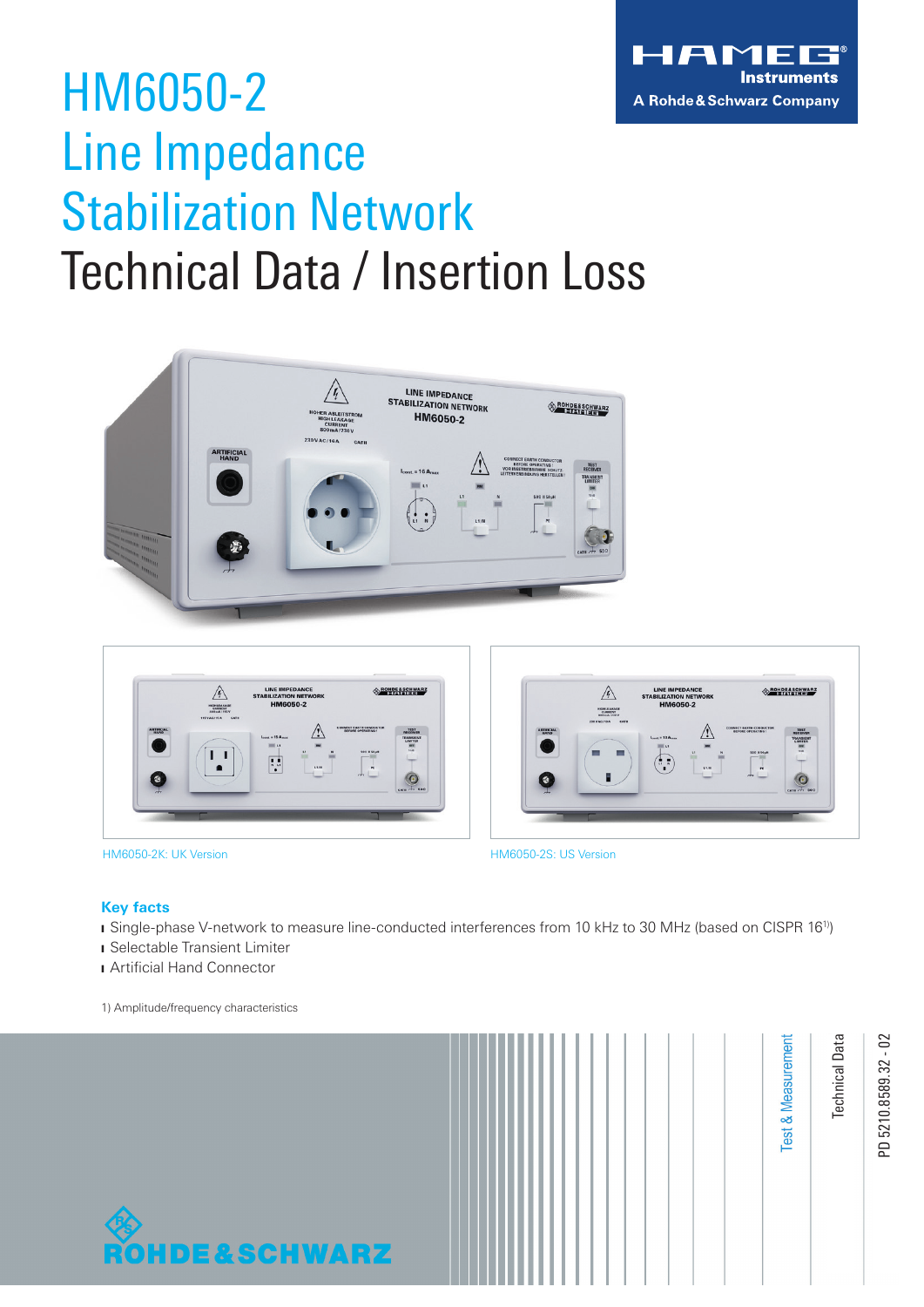# Technical Data

| <b>Line Impedance Stabilization Network</b>       |                                                                                                                                                         |  |  |  |  |  |
|---------------------------------------------------|---------------------------------------------------------------------------------------------------------------------------------------------------------|--|--|--|--|--|
| HM6050-2                                          |                                                                                                                                                         |  |  |  |  |  |
| All data valid at 23 °C after 30 minutes warm-up. |                                                                                                                                                         |  |  |  |  |  |
| Frequency Range:                                  | 10kHz to 30 MHz                                                                                                                                         |  |  |  |  |  |
| Impedance Characteristics:                        | $Z = 50\Omega$    (50 µH + 5 $\Omega$ ),<br>Error <20% under terms of VDE 876T1                                                                         |  |  |  |  |  |
| Max. Current:                                     | 16A                                                                                                                                                     |  |  |  |  |  |
| Line Voltage/Frequency:                           | 230V/5060Hz, CAT II                                                                                                                                     |  |  |  |  |  |
| Artificial Hand:                                  | $220pF + 511\Omega$                                                                                                                                     |  |  |  |  |  |
| PE (selectable):                                  | $50\mu$ H    $50\Omega$                                                                                                                                 |  |  |  |  |  |
| <b>Transient Limiter</b>                          |                                                                                                                                                         |  |  |  |  |  |
| Frequency Range:                                  | 150kHz to 30MHz                                                                                                                                         |  |  |  |  |  |
| Transmission Loss:                                | $10dB (+1.5/-0.5dB)$                                                                                                                                    |  |  |  |  |  |
| <b>Connectors</b>                                 |                                                                                                                                                         |  |  |  |  |  |
| Measurement Output:                               | 500 BNC                                                                                                                                                 |  |  |  |  |  |
| Power Supply Socket for DUT:                      | Schuko plug socket for:<br>HM6050-2D (DE Version)<br>HM6050-2K (UK Version)<br>HM6050-2S (US Version)                                                   |  |  |  |  |  |
| Artificial Hand:                                  | 4mm banana socket                                                                                                                                       |  |  |  |  |  |
| Line Cord:                                        | Fixed                                                                                                                                                   |  |  |  |  |  |
| <b>Miscellaneous</b>                              |                                                                                                                                                         |  |  |  |  |  |
| Operating Temperature:                            | 10°C to 40°C                                                                                                                                            |  |  |  |  |  |
| Power Supply:                                     | HM6050-2D (DE Version)<br>230V ±10%, 5060Hz<br>HM6050-2K (UK Version)<br>$230V \pm 10\%$ , 5060Hz<br>HM6050-2S (US Version)<br>$115V \pm 10\%$ , 5060Hz |  |  |  |  |  |
| Safety Class:                                     | Safety class I (IEC1010-1/VDE 0411)                                                                                                                     |  |  |  |  |  |
| Dimensions ( $W \times H \times D$ ):             | 285 x 125 x 380mm                                                                                                                                       |  |  |  |  |  |
| Weight:                                           | Approx. 6kg                                                                                                                                             |  |  |  |  |  |

#### **Accessories supplied:**

Line cord, Operating manual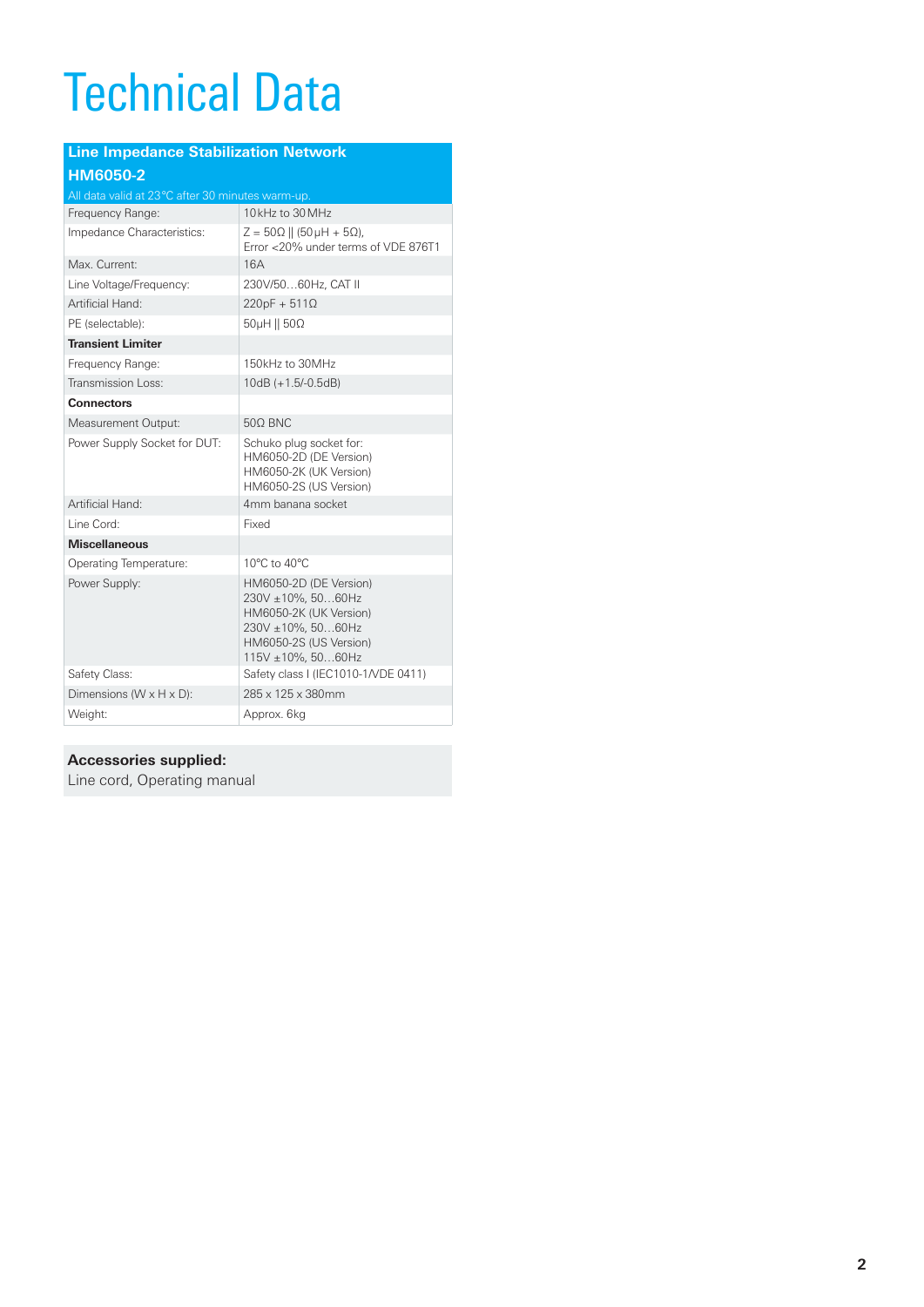## Insertion Loss 150kHz to 30MHz (typ. values)

### **Product designation** HM6050-2

Line Impedance Stabilization Network 150 kHz – 30 MHz

**Date** 07/26/07





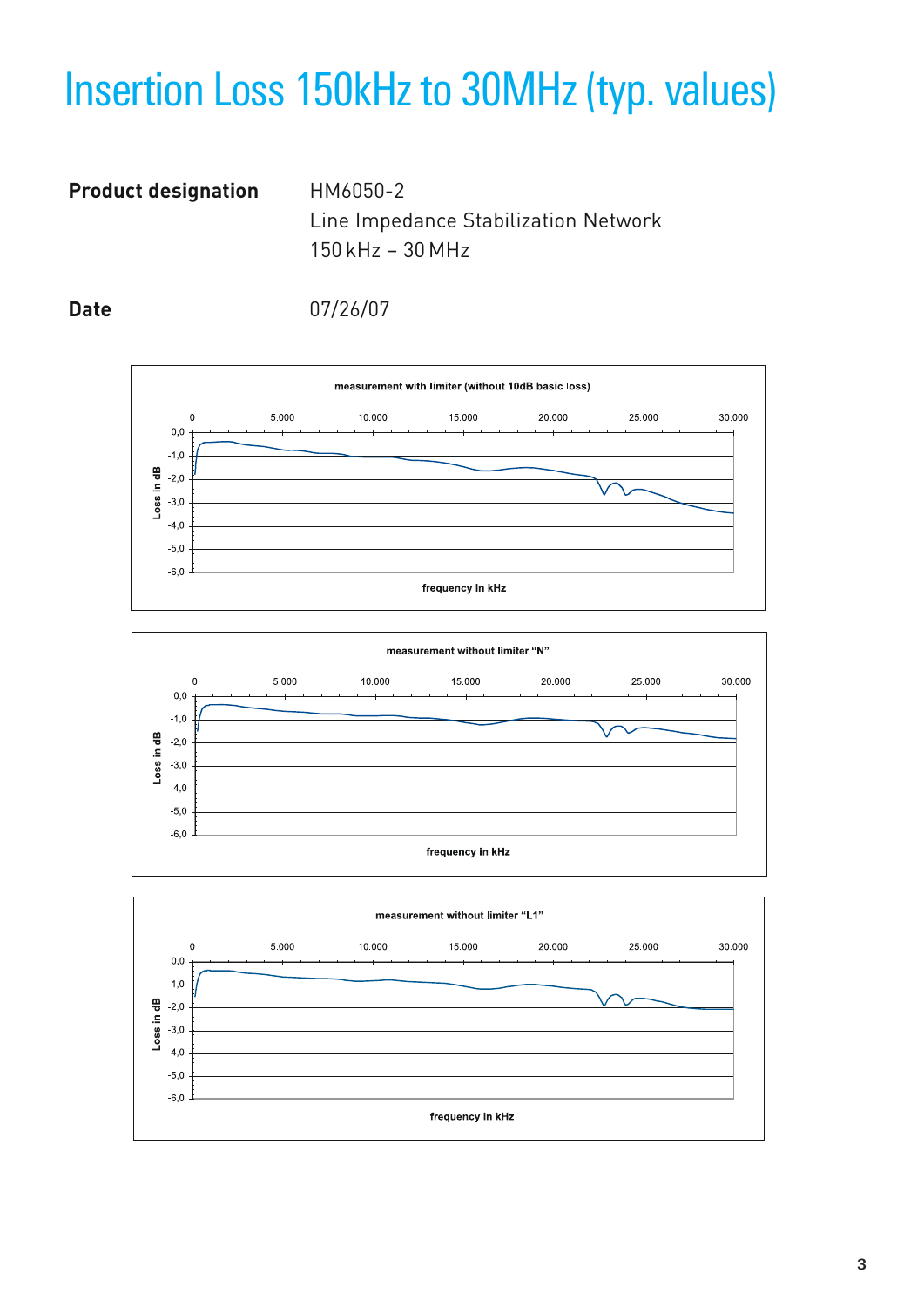|                  | HM6050-2           |                                                |                    | HM6050-2            | HM6050-2           |                     |  |
|------------------|--------------------|------------------------------------------------|--------------------|---------------------|--------------------|---------------------|--|
| frequency        |                    | with limiter (valid for L1 and N measurements) |                    | without limiter "N" |                    | witout limiter "L1" |  |
| kHz<br>dB        |                    | dB (-10)                                       | dB                 | dB (-10)            | dB                 | dB (-10)            |  |
| 150              | $-11,8$            | $-1,8$                                         | $-11,5$            | $-1,5$              | $-11,5$            | $-1,5$              |  |
| 200              | $-11,2$            | $-1,2$                                         | $-11,2$            | $-1,2$              | $-11,2$            | $-1,2$              |  |
| 250              | $-10,9$            | $-0,9$                                         | $-10,9$            | $-0,9$              | $-11,0$            | $-1,0$              |  |
| 300              | $-10,7$            | $-0,7$                                         | $-10,8$            | $-0,8$              | $-10,8$            | $-0,8$              |  |
| 350              | $-10,6$            | $-0,6$                                         | $-10,7$            | $-0,7$              | $-10,7$            | $-0,7$              |  |
| 400              | $-10,6$            | $-0,6$                                         | $-10,6$            | $-0,6$              | $-10,6$            | $-0,6$              |  |
| 450              | $-10,5$            | $-0,5$                                         | $-10,5$            | $-0,5$              | $-10,5$            | $-0,5$              |  |
| 500              | $-10,5$            | $-0,5$                                         | $-10,5$            | $-0,5$              | $-10,5$            | $-0,5$              |  |
| 550              | $-10,5$            | $-0,4$                                         | $-10,4$            | $-0,4$              | $-10,4$            | $-0,4$              |  |
| 600              | $-10,4$            | $-0,4$                                         | $-10,4$            | $-0,4$              | $-10,4$            | $-0,4$              |  |
| 650              | $-10,4$            | $-0,4$                                         | $-10,4$            | $-0,4$              | $-10,4$            | $-0,4$              |  |
| 700              | $-10,4$            | $-0,4$                                         | $-10,4$            | $-0,4$              | $-10,4$            | $-0,4$              |  |
| 750              | $-10,4$            | $-0,4$                                         | $-10,4$            | $-0,4$              | $-10,4$            | $-0,4$              |  |
| 800              | $-10,4$            | $-0,4$                                         | $-10,4$            | $-0,4$              | $-10,4$            | $-0,4$              |  |
|                  |                    |                                                |                    |                     |                    |                     |  |
| 850              | $-10,4$            | $-0,4$                                         | $-10,4$            | $-0,4$              | $-10,4$            | $-0,4$              |  |
| 900              | $-10,4$            | $-0,4$                                         | $-10,4$            | $-0,4$              | $-10,4$            | $-0,4$              |  |
| 950              | $-10,4$<br>$-10,4$ | $-0,4$                                         | $-10,3$            | $-0,3$              | $-10,4$            | $-0,4$              |  |
| 1.000            |                    | $-0,4$                                         | $-10,3$            | $-0,3$              | $-10,4$            | $-0,4$              |  |
| 2.000            | $-10,4$            | $-0,4$                                         | $-10,4$            | $-0,4$              | $-10,4$            | $-0,4$              |  |
| 3.000            | $-10,5$            | $-0,5$                                         | $-10,5$            | $-0,5$              | $-10,5$            | $-0,5$              |  |
| 4.000            | $-10,6$            | $-0,6$                                         | $-10,5$            | $-0,5$              | $-10,6$            | $-0,6$              |  |
| 5.000            | $-10,7$            | $-0,7$                                         | $-10,6$            | $-0,6$              | $-10,7$            | $-0,7$              |  |
| 6.000            | $-10,8$            | $-0,8$                                         | $-10,7$            | $-0,7$              | $-10,7$            | $-0,7$              |  |
| 7.000            | $-10,9$            | $-0,9$                                         | $-10,7$            | $-0,7$              | $-10,7$            | $-0,7$              |  |
| 8.000            | $-10,9$            | $-0,9$                                         | $-10,7$            | $-0,7$              | $-10,8$            | $-0,8$              |  |
| 9.000            | $-11,0$            | $-1,0$                                         | $-10,8$            | $-0,8$              | $-10,8$            | $-0,8$              |  |
| 10.000           | $-11,0$            | $-1,0$                                         | $-10,8$            | $-0,8$              | $-10,8$            | $-0,8$              |  |
| 11.000           | $-11,1$            | $-1,1$                                         | $-10,8$            | $-0,8$              | $-10,8$            | $-0,8$              |  |
| 12.000           | $-11,2$            | $-1,2$                                         | $-10,9$            | $-0,9$              | $-10,9$            | $-0,9$              |  |
| 13.000<br>14.000 | $-11,2$<br>$-11,3$ | $-1,2$<br>$-1,3$                               | $-10,9$<br>$-11,0$ | $-0,9$<br>$-1,0$    | $-10,9$<br>$-10,9$ | $-0,9$<br>$-0,9$    |  |
|                  |                    |                                                |                    |                     |                    |                     |  |
| 15.000<br>16.000 | $-11,5$<br>$-11,6$ | $-1,5$<br>$-1,6$                               | $-11,1$<br>$-11,2$ | $-1,1$<br>$-1,2$    | $-11,1$<br>$-11,2$ | $-1,1$<br>$-1,2$    |  |
| 17.000           | $-11,6$            | $-1,6$                                         | $-11,1$            | $-1,1$              | $-11,2$            | $-1,2$              |  |
| 18.000           | $-11,5$            | $-1,5$                                         | $-11,0$            | $-1,0$              | $-11,0$            | $-1,0$              |  |
| 19.000           | $-11,5$            | $-1,5$                                         | $-10,9$            | $-0,9$              | $-11,0$            | $-1,0$              |  |
| 20.000           | $-11,6$            | $-1,6$                                         | $-11,0$            | $-1,0$              | $-11,1$            | $-1,1$              |  |
| 21.000           | $-11,8$            | $-1,8$                                         | $-11,0$            | $-1,0$              | $-11,2$            | $-1,2$              |  |
| 22.000           | $-11,9$            | $-1,9$                                         | $-11,1$            | $-1,1$              | $-11,2$            | $-1,2$              |  |
| 22.200           | $-11,9$            | $-1,9$                                         | $-11,1$            | $-1,1$              | $-11,3$            | $-1,3$              |  |
| 22.400           | $-12,0$            | $-2,0$                                         | $-11,2$            | $-1,2$              | $-11,4$            | $-1,4$              |  |
| 22.600           | $-12,3$            | $-2,3$                                         | $-11,4$            | $-1,4$              | $-11,6$            | $-1,6$              |  |
| 22.800           | $-12,6$            | $-2,6$                                         | $-11,7$            | $-1,7$              | $-11,9$            | $-1,9$              |  |
| 22.900           | $-12,6$            | $-2,6$                                         | $-11,7$            | $-1,7$              | $-11,8$            | $-1,8$              |  |
| 23.000           | $-12,4$            | $-2,4$                                         | $-11,5$            | $-1,5$              | $-11,7$            | $-1,7$              |  |
| 23.200           | $-12,2$            | $-2,2$                                         | $-11,3$            | $-1,3$              | $-11,5$            | $-1,5$              |  |
| 23.400           | $-12,2$            | $-2,2$                                         | $-11,3$            | $-1,3$              | $-11,4$            | $-1,4$              |  |
| 23.600           | $-12,2$            | $-2,2$                                         | $-11,3$            | $-1,3$              | $-11,5$            | $-1,5$              |  |
| 23.800           | $-12,4$            | $-2,4$                                         | $-11,4$            | $-1,4$              | $-11,6$            | $-1,6$              |  |
| 24.000           | $-12,7$            | $-2,7$                                         | $-11,6$            | $-1,6$              | $-11,9$            | $-1,9$              |  |
| 24.200           | $-12,6$            | $-2,6$                                         | $-11,5$            | $-1,5$              | $-11,8$            | $-1,8$              |  |
| 24.400           | $-12,5$            | $-2,5$                                         | $-11,4$            | $-1,4$              | $-11,7$            | $-1,7$              |  |
| 24.600           | $-12,4$            | $-2,4$                                         | $-11,4$            | $-1,4$              | $-11,6$            | $-1,6$              |  |
| 24.800           | $-12,4$            | $-2,4$                                         | $-11,4$            | $-1,4$              | $-11,6$            | $-1,6$              |  |
| 25.000           | $-12,5$            | $-2,5$                                         | $-11,4$            | $-1,4$              | $-11,6$            | $-1,6$              |  |
| 26.000           | $-12,7$            | $-2,7$                                         | $-11,4$            | $-1,4$              | $-11,8$            | $-1,8$              |  |
| 27.000           | $-13,0$            | $-3,0$                                         | $-11,6$            | $-1,6$              | $-12,0$            | $-2,0$              |  |
| 28.000           | $-13,2$            | $-3,2$                                         | $-11,7$            | $-1,7$              | $-12,1$            | $-2,1$              |  |
| 29.000           | $-13,4$            | $-3,4$                                         | $-11,8$            | $-1,8$              | $-12,1$            | $-2,1$              |  |
| 30.000           | $-13,5$            | $-3,5$                                         | $-11,8$            | $-1,8$              | $-12,1$            | $-2,1$              |  |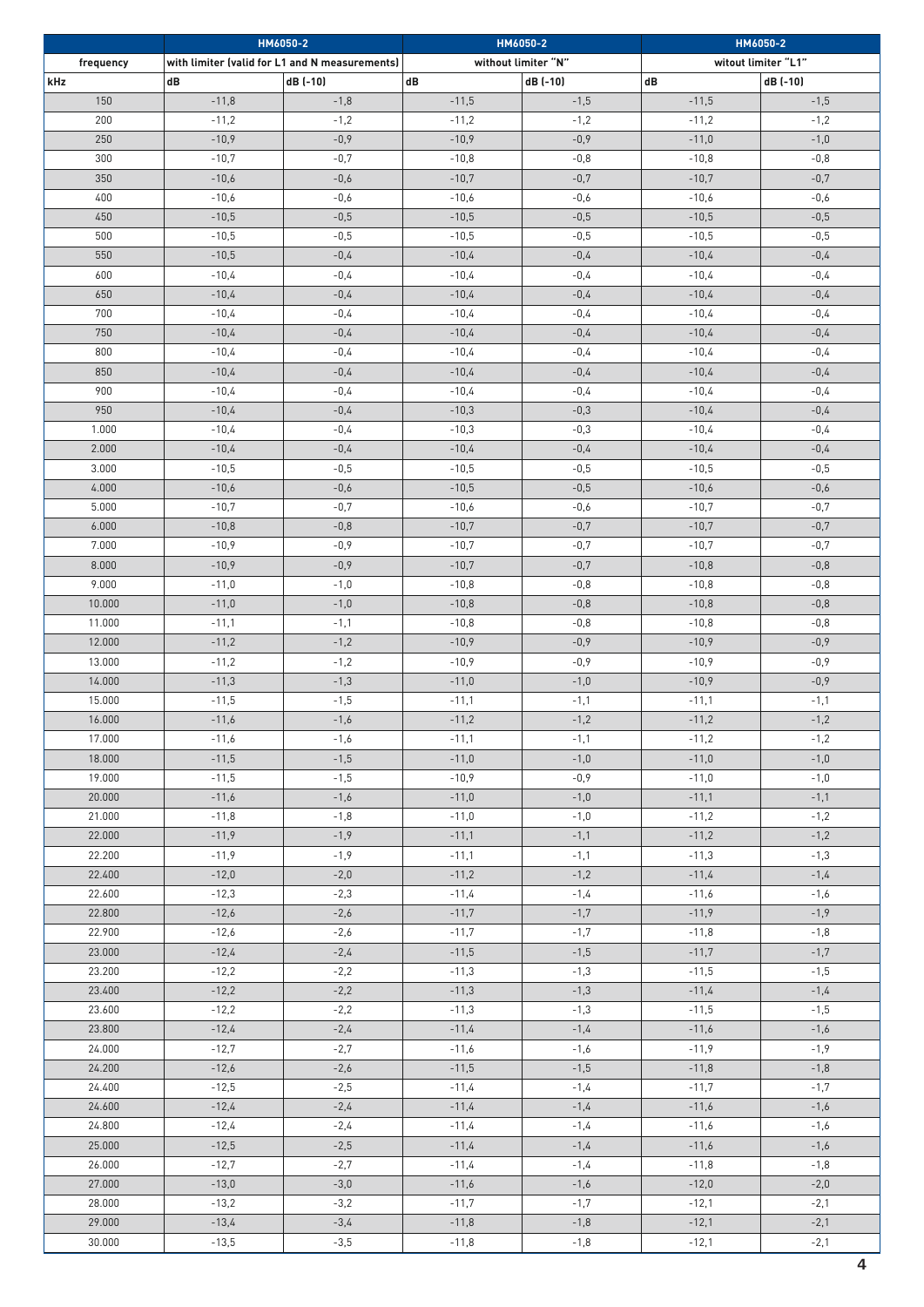## Insertion Loss 9kHz to 150kHz (typ. values)

**Product designation** HM6050-2

Line Impedance Stabilization Network 9 kHz – 150 kHz

**Date** 11/26/07



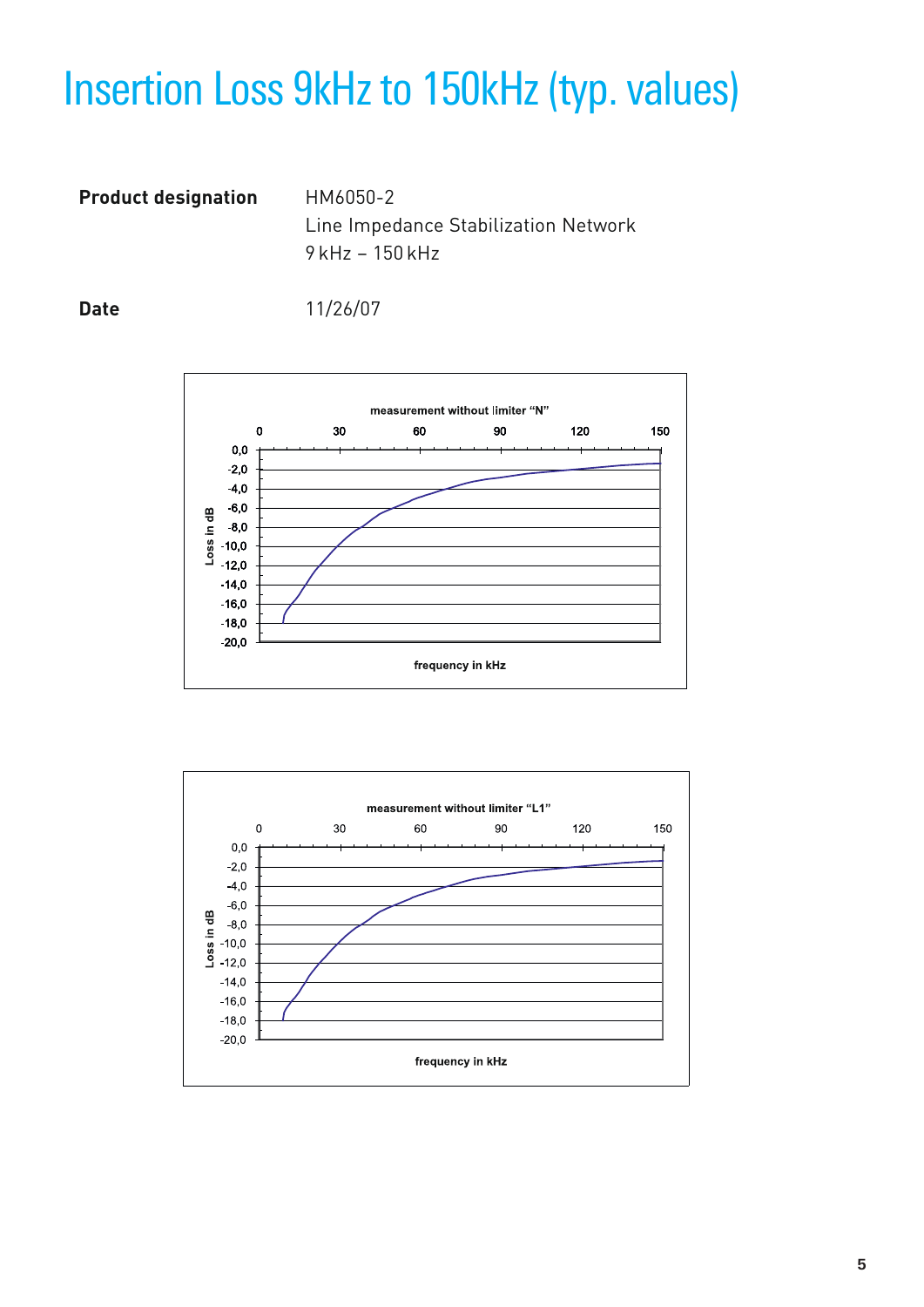|           | HM6050-2             | HM6050-2             |
|-----------|----------------------|----------------------|
| frequency | without limiter "N"  | without limiter "L1" |
| kHz       | $\mathbf d\mathbf B$ | $\mathbf d\mathbf B$ |
| 9         | $-18,1$              | $-18,1$              |
| 10        | $-16,9$              | $-16,9$              |
| 15        | $-15,1$              | $-15,1$              |
| 20        | $-13,0$              | $-13,0$              |
| 25        | $-11,4$              | $-11,4$              |
| 30        | $-9,9$               | $-9,9$               |
| 35        | $-8,7$               | $-8,7$               |
| 40        | $-7,8$               | $-7,8$               |
| 45        | $-6,7$               | $-6,7$               |
| 50        | $-6,1$               | $-6,1$               |
| 55        | $-5,6$               | $-5,6$               |
| 60        | $-5,0$               | $-5,0$               |
| 70        | $-4,1$               | $-4,1$               |
| 80        | $-3,4$               | $-3,4$               |
| 90        | $-2,9$               | $-2,9$               |
| 100       | $-2,5$               | $-2,5$               |
| 110       | $-2,3$               | $-2,3$               |
| 120       | $-2,1$               | $-2,1$               |
| 130       | $-1,8$               | $-1,8$               |
| 140       | $-1,6$               | $-1,6$               |
| 150       | $-1,5$               | $-1,5$               |